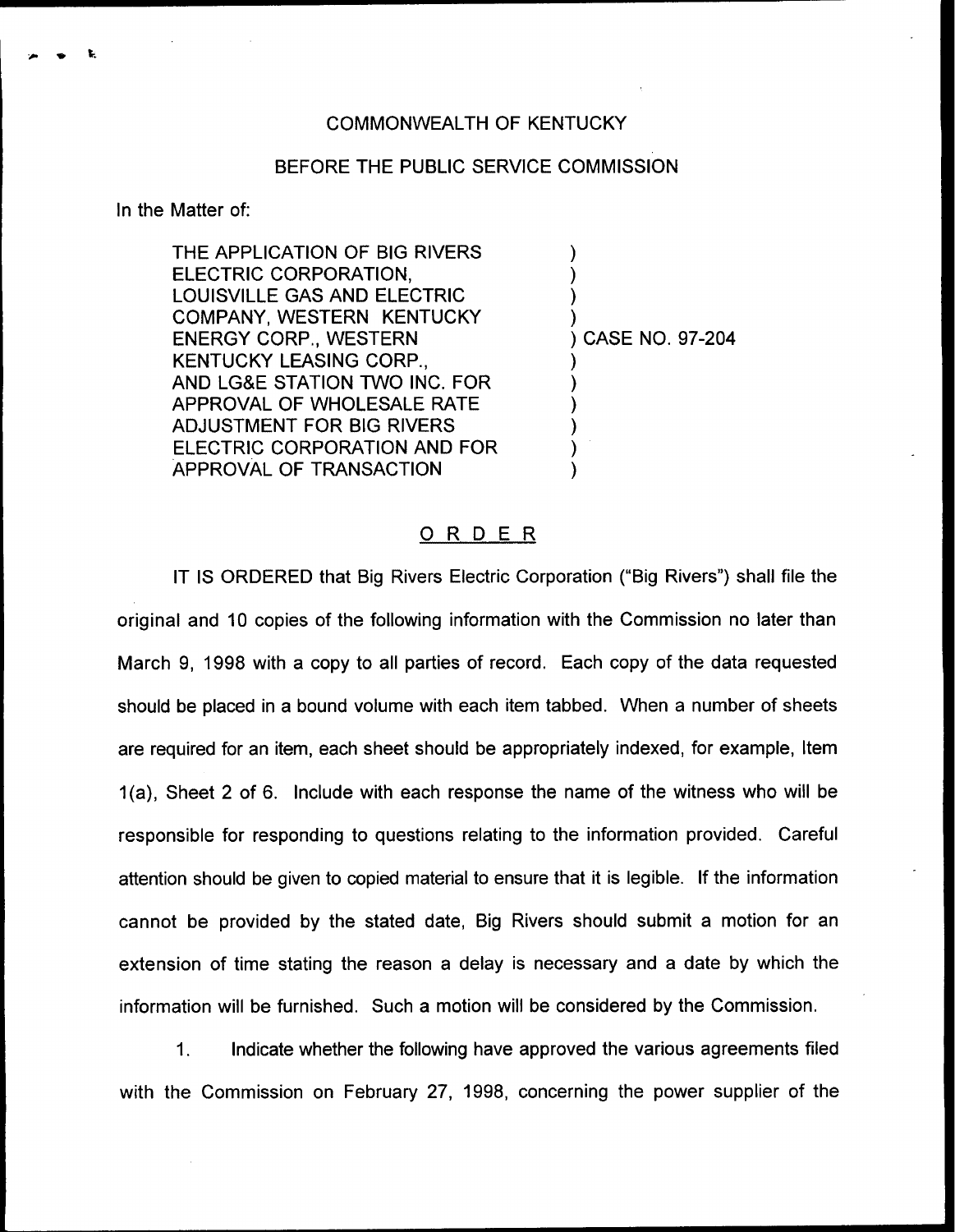smelters. If approved, state when approval was secured and provide any available documentation. If not approved, indicate when approval is expected.

a. Henderson Union Electric Cooperative Corp.'s ("Henderson Union" ) Board of Directors.

b. Green River Electric Corporation's ("Green River") Board of Directors.

c. LG8E Energy Marketing, Inc. ("LEM").

d. LG&E Energy Corporation.

e. Alcan Aluminum Corporation ("Alcan").

 $f_{\cdot}$ Southwire Company ("Southwire").

g. Rural Utilities Service ("RUS").

h. AMBAC Indemnity Corporation ("AMBAC").

2. Prepare a summary of the terms, conditions, rights, and responsibilities contained in the Agreement for Electric Service between Henderson Union and LEM ("HU/LEM Agreement") and the Agreement for Electric Service between Green River and LEM ("GR/LEM Agreement").

3. Refer to Section 7.05 of both the HU/LEM Agreement and the GR/LEM Agreement. Define "stranded investment costs."

4. Refer to Section 7.05 of both the HU/LEM Agreement and the GR/LEM Agreement. Based on the language in this section of the agreements, explain who is liable for the payment of any stranded investment costs, exit fees, or other costs of a similar nature related to:

-2-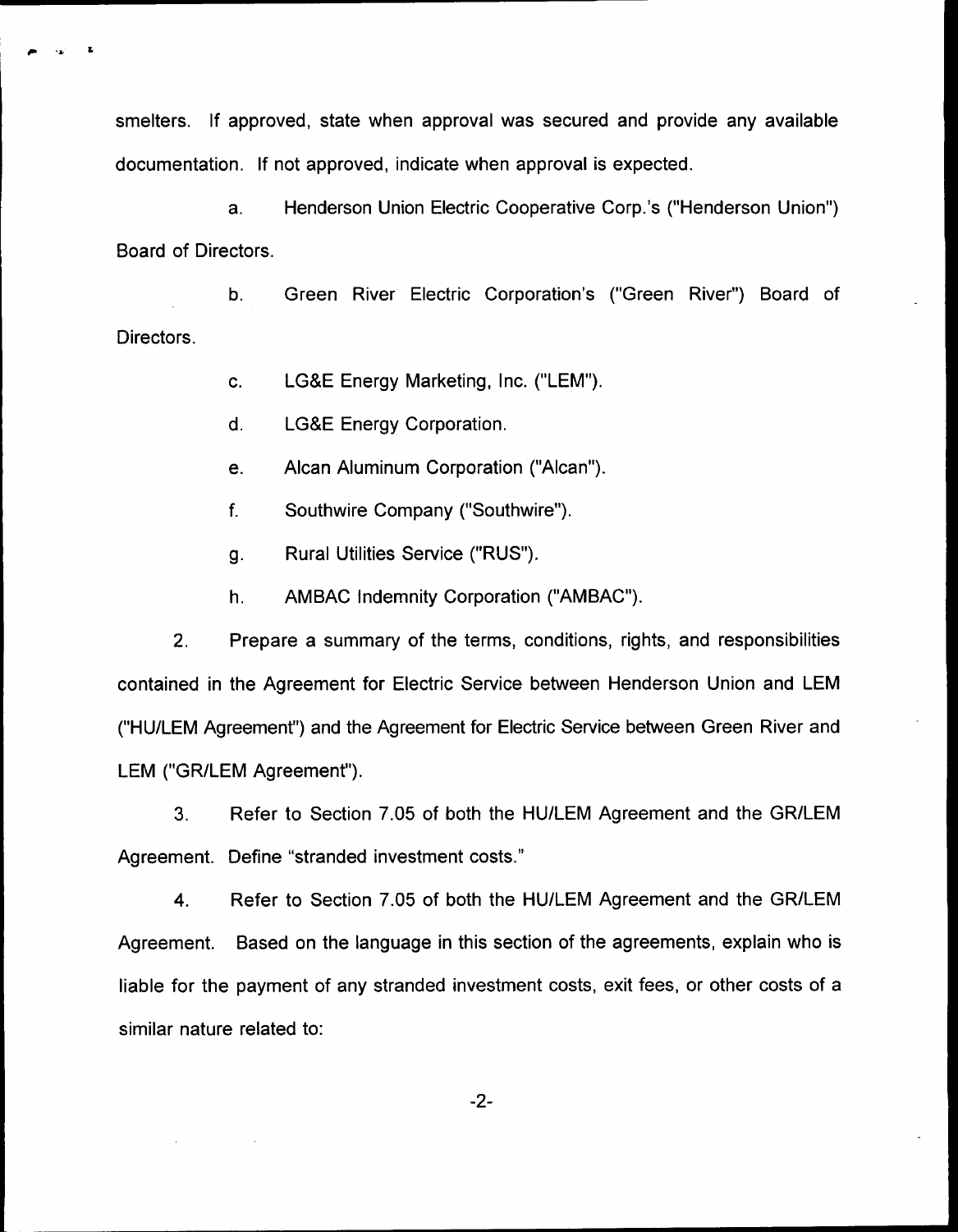a. The financing, construction, operation, or maintenance of the Big Rivers Electric Corporation's ("Big Rivers") generating assets.

b. Henderson Union's, Green River's, or Big Rivers' transmission and distribution systems or other assets.

c. Henderson Union's or Green River's status as members of Big Rivers.

d. Henderson Union's contractual obligations to Big Rivers or Alcan.

e. Green River's contractual obligations to Big Rivers or Southwire.

5. Refer to Section 19.05(b) of both the HU/LEM Agreement and GR/LEM Agreement. Concerning the information in the possession of LEM relating to its service to Henderson Union or Green River under the agreements:

a. Will the Commission be provided the opportunity to review the same information? If no, explain the response.

b. What is the regular document retention time period for this information by LEM?

c. How long does the Federal Energy Regulatory Commission ("FERC") require LEM to retain this information?

d. If the regular or FERC-required retention time is something other than 3 years, explain why 3 years was selected for these agreements.

6. Refer to Schedule A of both the HU/LEM Agreement and the GR/LEM Agreement. Explain the purpose of the "Transmission Credit Offset" and how the offset is to operate.

 $-3-$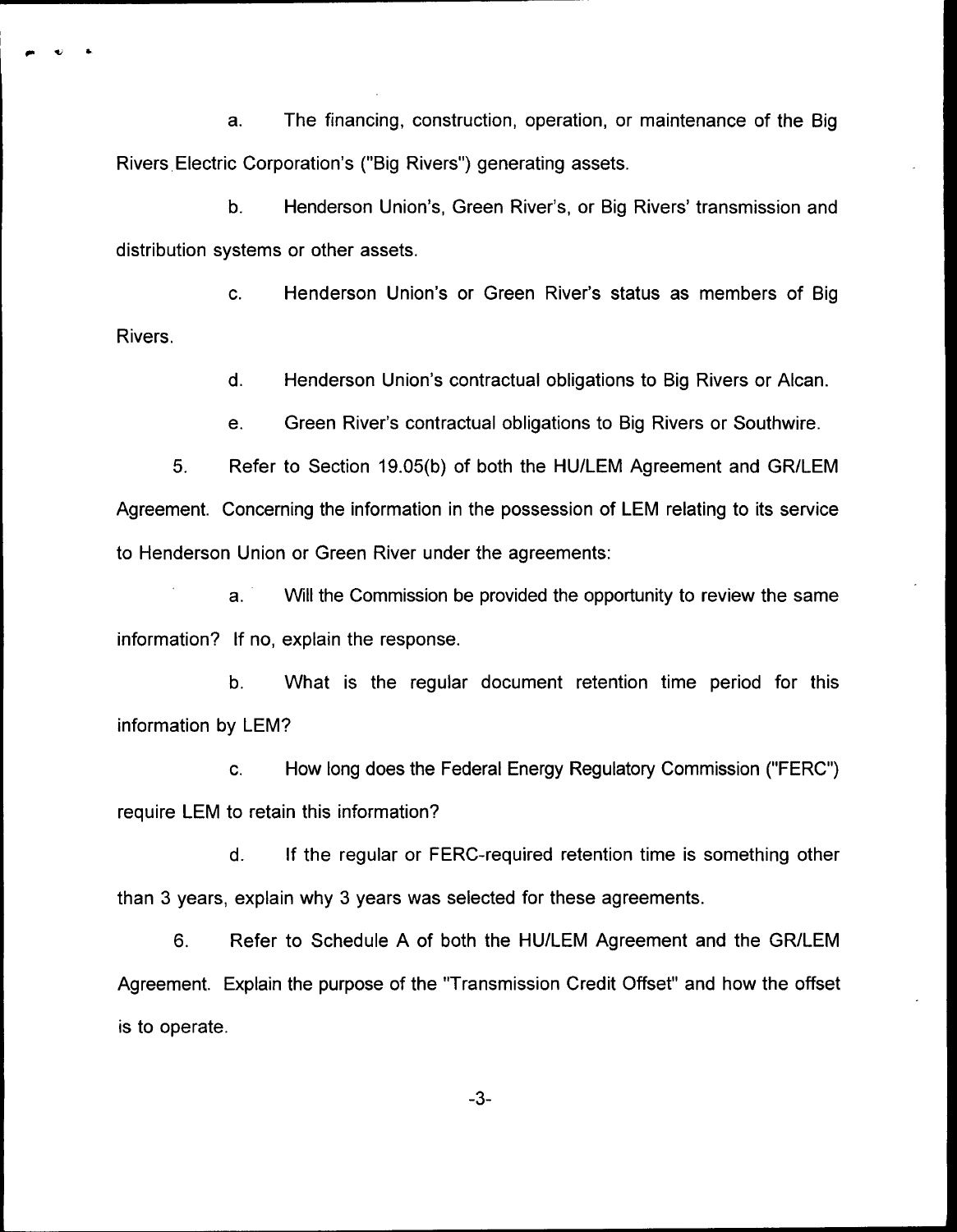7. How will either the HU/LEM Agreement or the GR/LEM Agreement be affected if Alcan or Southwire terminates its power supply contract prior to its expiration date?

8. Prepare a summary of the terms, conditions, rights, and responsibilities contained in the Agreement for Electric Service between Henderson Union and Alcan ("HU/Alcan Agreement") and the Agreement for Electric Service between Green River and Southwire ("GR/Southwire Agreement").

9. Refer to Section 7.3 of both the HU/Alcan Agreement and the GR/Southwire Agreement. Define "standard investment costs."

10. Refer to Section 7.3 of both the HU/Alcan Agreement and the GR/Southwire Agreement. Based on the language in this section of the agreements, explain who is liable for stranded investment costs, exit fees, or other costs, whether or not foreseeable, of any kind whatsoever related to:

a, The financing, construction, operation, or maintenance of Big generating assets.

b. The financing, construction, operation, or maintenance of Big transmission system.

c. Henderson Union's or Green River's contractual obligations to Big Rivers.

11. Refer to Section 7.4 of both the HU/Alcan Agreement and the GR/Southwire Agreement. Based on the language in this section of the agreements:

 $-4-$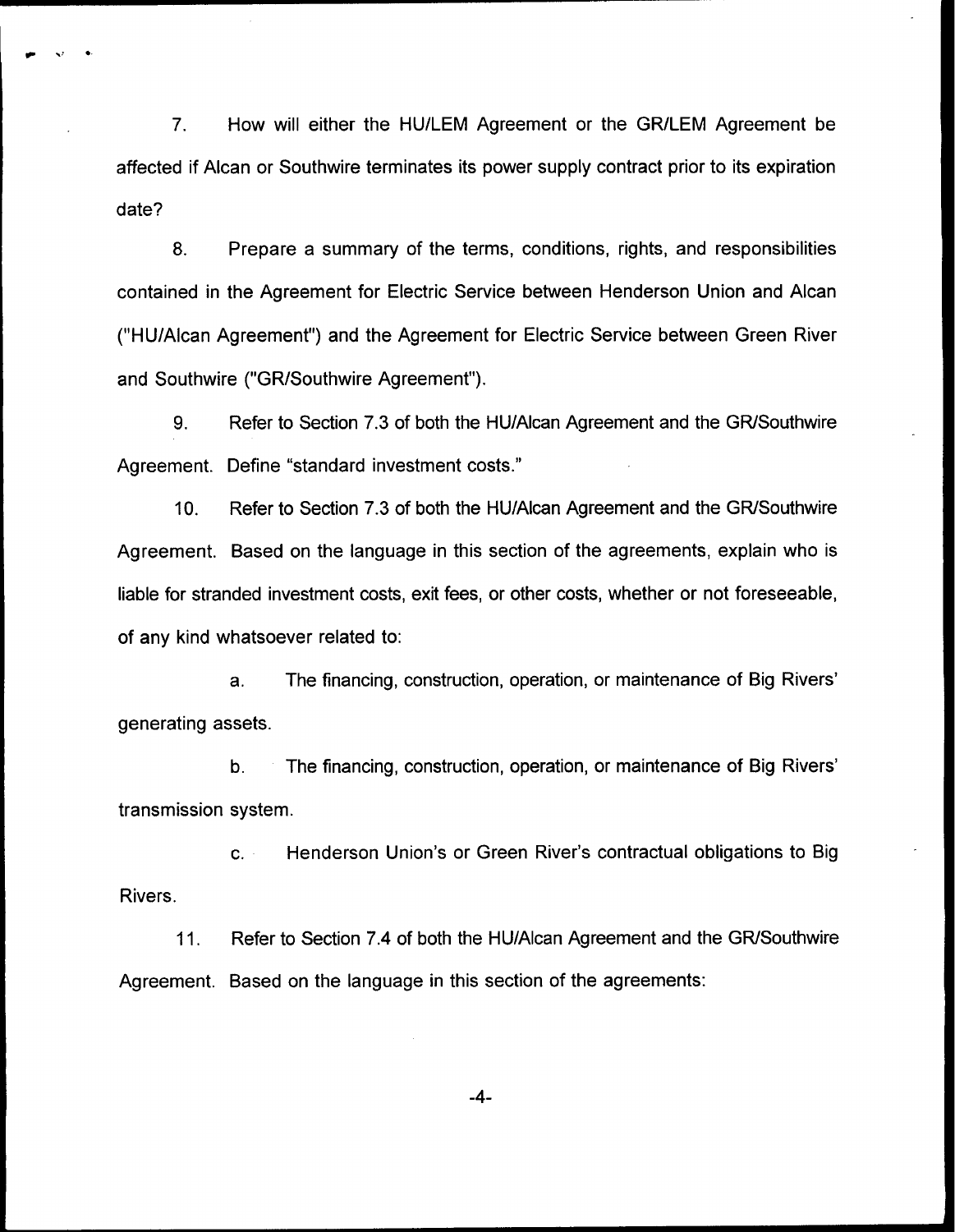a. If either agreement is terminated early, explain who is liable for stranded investment costs, exit fees, or other costs, whether or not foreseeable, of any kind whatsoever related to the financing, construction, operation, or maintenance of the Henderson Union or Green River distribution systems or other assets.

b. Identify the portion of the Henderson Union distribution system or its other assets which serve the Alcan facilities.

c. Identify the portion of the Green River distribution system or its other assets which serve the Southwire facilities.

12. Refer to Section 9.5 of both the HU/Alcan Agreement and the GR/Southwire Agreement. Based on the language in this section:

a. Explain what would happen if Henderson Union or Green River cites one of the listed reasons to refuse a Tier 3 transaction and the smelter disagrees with this decision.

b. Will the dispute resolution procedures in Section 24 apply to this situation? Explain the response.

13. Refer to Section 12.2 of both the HU/Alcan Agreement and the GR/Southwire Agreement. Included in this section is the statement, "[T]he provisions of Section 21 and Schedule A with respect to reactive power and energy imbalances shall govern in all instances where there is a conflict or apparent conflict with FERC rules or regulations respecting reactive power and energy imbalances." Explain why the provisions of Section 21 and Schedule A should govern over FERC rules or regulations in these areas.

-5-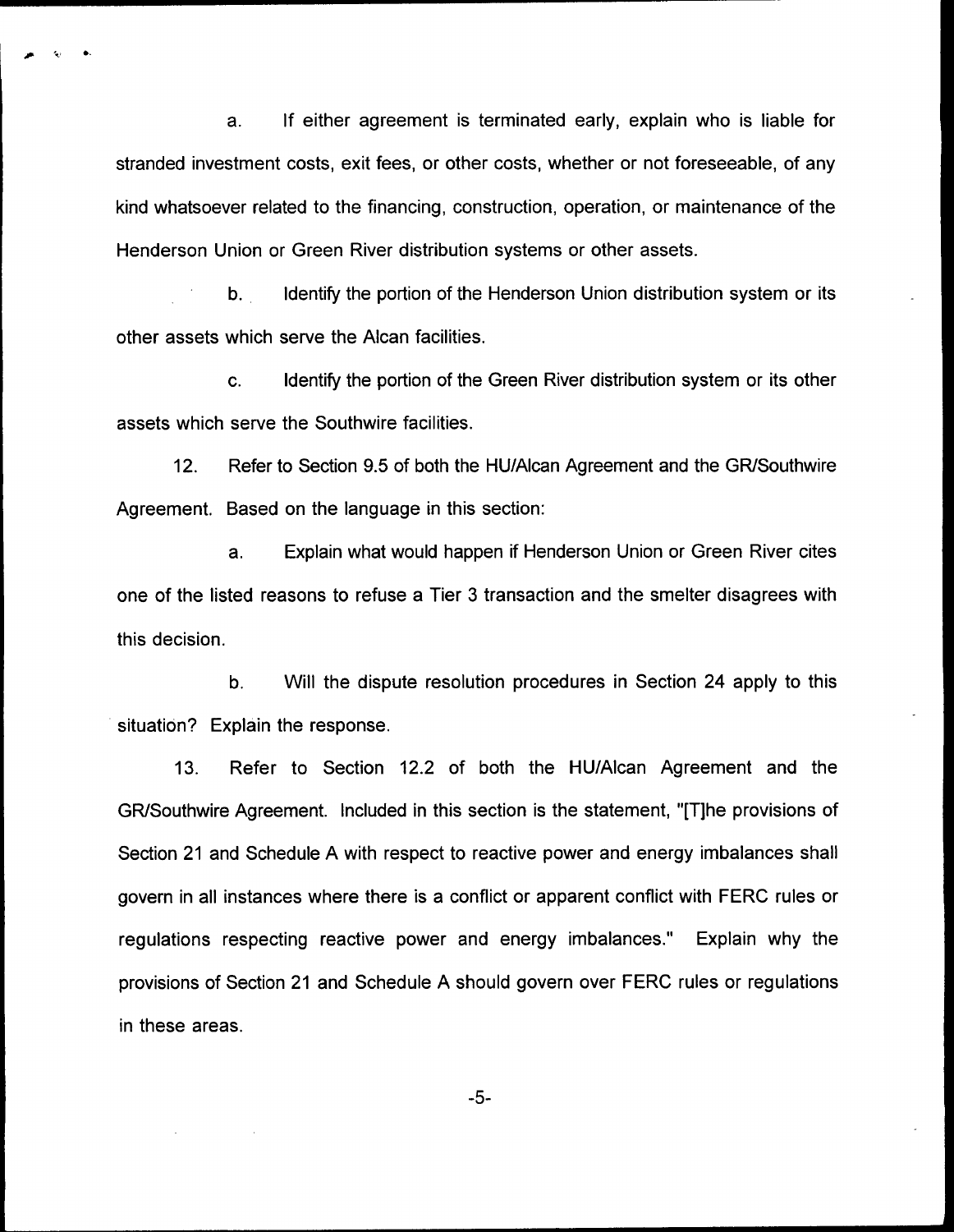14. Refer to Section 22.5 of both the HU/Alcan Agreement and the GR/Southwire Agreement. It is stated that the provisions of Section 22 will survive any expiration or termination of the agreements and will continue to be binding on the parties. Explain the purpose of this section and how it relates to the unforeseen cost issue resolution.

15. Refer to Section 27.2 of both the HU/Alcan Agreement and the GR/Southwire Agreement. If the circumstances described in Sections 27.1 and 27.2 do occur, explain why it is reasonable for Alcan or Southwire to have the option to purchase all of its energy needs under Tier 3 terms and conditions.

16. Refer to Section 32.1.4 of both the HU/Alcan Agreement and the GR/Southwire Agreement. Has Henderson Union or Green River received the referenced written agreements or RUS approvals referenced in this section'? lf yes, when were these received? If no, when are these documents expected?

17. The Supplemental Testimony of Russell L. Klepper, at page 2, states that LEM has agreed to manage and absorb the risk of unforeseen future environmental, legislative, and regulatory costs associated with the smelter's Tier <sup>1</sup> and Tier 2 power requirements. However, the Henderson Union and Green River Smelter Tariffs, at d.(1), state that the smelter rates and charges are fixed, except for the transmission provider's open access transmission tariff, and will not be adjusted to reflect expenditures due to legislation, regulatory, or legal action. If Mr. Klepper's characterization of LEM's agreement is correct, explain in detail why the smelter tariffs contain a prohibition of rate and charge adjustments due to legislation, regulatory, or legal action.

 $-6-$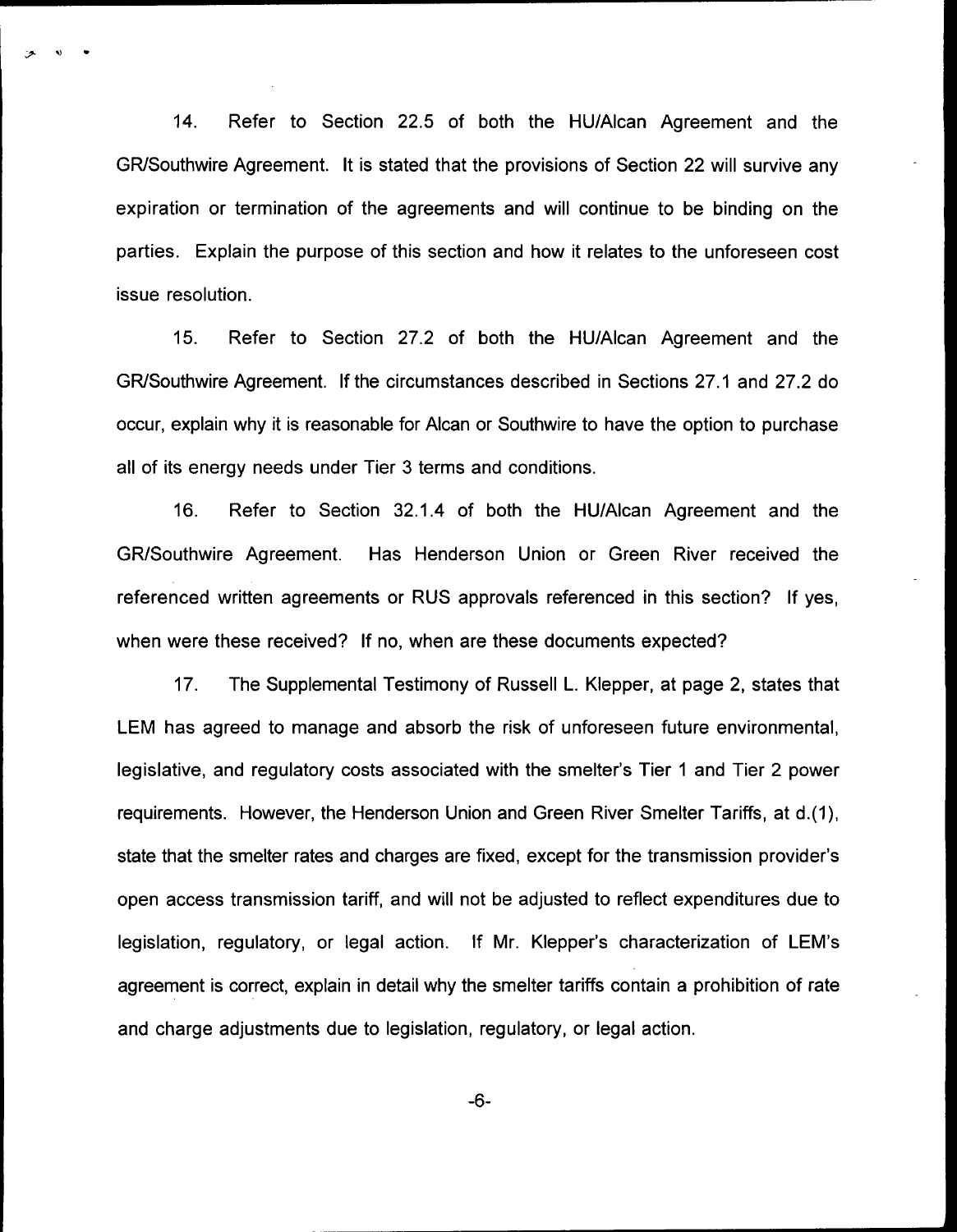18. Indicate where in either the HU/LEM Agreement or the HU/Alcan Agreement there is a reference to or discussion of the sale of energy to Alcan as provided for in the "Agreement and Amendments to Agreements by and Among City of Henderson, Kentucky, City of Henderson Utility Commission, Big Rivers Electric Corporation, WKE Station Two, Inc., LG8E Energy Marketing, Inc., and Western Kentucky Leasing Corp.," at Section 10.5 - Two County Restriction.

19. Indicate whether the GR/LEM Agreement and the GR/Southwire Agreement reflect the addition of another potline for Southwire, as was announced by Southwire and Green River at the November 1997 hearing.

20. Determine the total value of the minimum contract obligation for Alcan if it terminates its power supply contract in:

- a. December 2002.
- b. December 2005.
- c. December 2010.

21. Determine the total value of the minimum contract obligation for Southwire if it terminates its power supply contract in:

- a. December 2002.
- b. December 2005.
- c. December 2010.